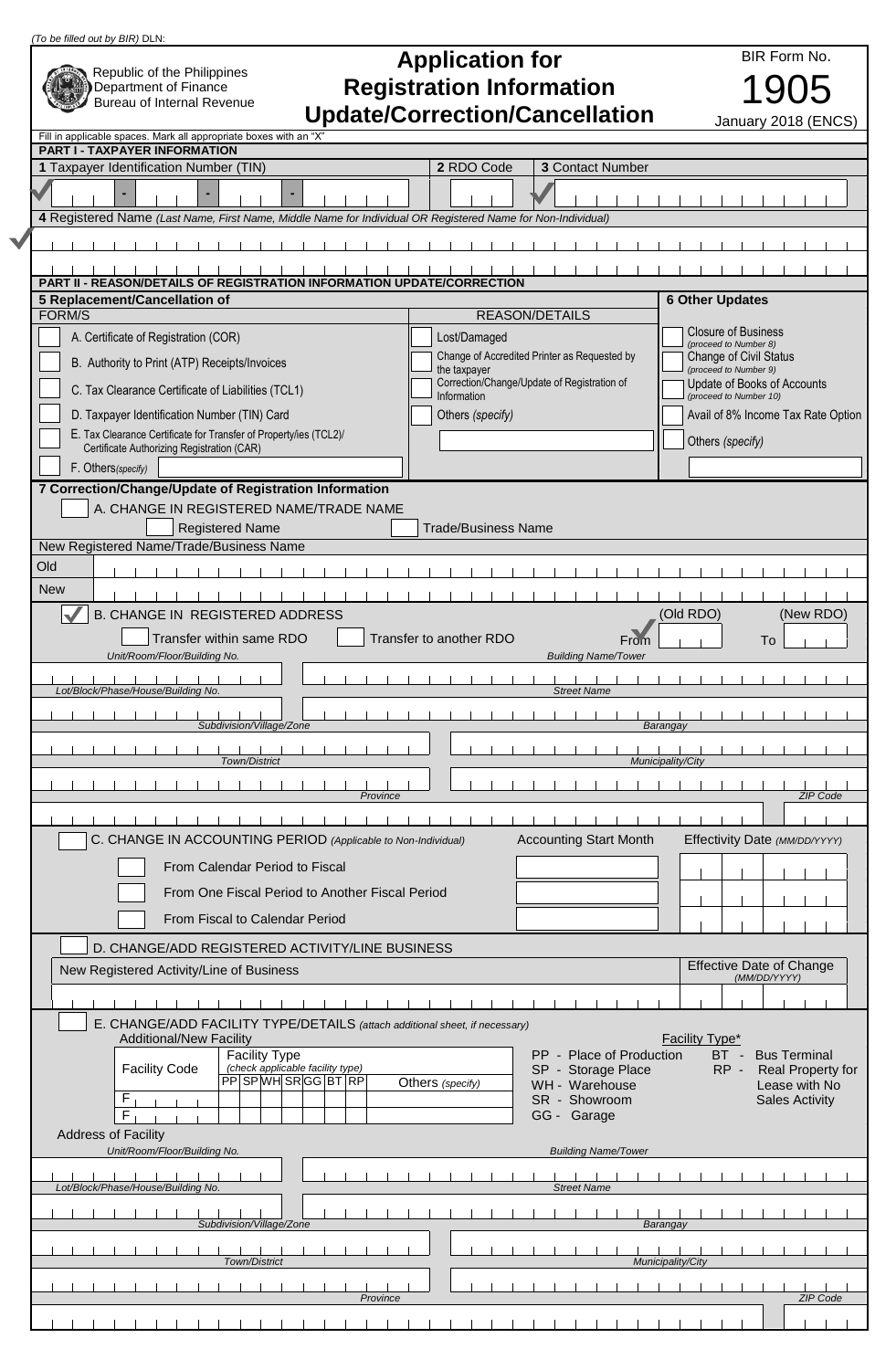| BIR Form No. 1905 - page2 |
|---------------------------|
|                           |

| F. CHANGE/ADD INCENTIVE DETAILS/REGISTRATION                                                                                                                      |                                                                     |  |  |  |  |  |  |  |
|-------------------------------------------------------------------------------------------------------------------------------------------------------------------|---------------------------------------------------------------------|--|--|--|--|--|--|--|
| <b>Investment Promotion Agency</b>                                                                                                                                | <b>Number of Years</b>                                              |  |  |  |  |  |  |  |
| Legal Basis                                                                                                                                                       | Start Date (MM/DD/YYYY)                                             |  |  |  |  |  |  |  |
| <b>Incentives Granted</b>                                                                                                                                         | End Date (MM/DD/YYYY)                                               |  |  |  |  |  |  |  |
| Registration/Accreditation No.                                                                                                                                    | <b>Registered Activity</b>                                          |  |  |  |  |  |  |  |
| Tax Regime<br>To<br>From                                                                                                                                          |                                                                     |  |  |  |  |  |  |  |
| <b>Effectivity Date</b><br>(MM/DD/YYYY)                                                                                                                           | <b>Activity Start Date</b><br>(MM/DD/YYYY)                          |  |  |  |  |  |  |  |
| Date Issued (MM/DD/YYYY)                                                                                                                                          | <b>Activity End Date</b>                                            |  |  |  |  |  |  |  |
|                                                                                                                                                                   | (MM/DD/YYYY)                                                        |  |  |  |  |  |  |  |
| G. CHANGE/ADD TAX TYPE DETAILS/SUSPEND TAX TYPE/RE-REGISTER TAX TYPE                                                                                              | <b>ATC</b><br>Form Type<br><b>Effectivity Date of Change</b>        |  |  |  |  |  |  |  |
| Suspend/Cancelled Tax Type/s                                                                                                                                      | (MM/DD/YYYY)<br>(to be filled-up by BIR)                            |  |  |  |  |  |  |  |
|                                                                                                                                                                   | <b>ATC</b><br>Form Type                                             |  |  |  |  |  |  |  |
| Re-register/Added/New Tax Type/s                                                                                                                                  | <b>Effectivity Date</b><br>(MM/DD/YYYY)<br>(to be filled-up by BIR) |  |  |  |  |  |  |  |
|                                                                                                                                                                   |                                                                     |  |  |  |  |  |  |  |
| H. CHANGE/UPDATE OF CONTACT TYPE                                                                                                                                  |                                                                     |  |  |  |  |  |  |  |
| <b>Phone Number</b><br><b>Mobile Number</b><br>Email Address (required)                                                                                           | <b>Fax Number</b>                                                   |  |  |  |  |  |  |  |
|                                                                                                                                                                   |                                                                     |  |  |  |  |  |  |  |
| I. CHANGE/UPDATE OF CONTACT PERSON/AUTHORIZED REPRESENTATIVE                                                                                                      |                                                                     |  |  |  |  |  |  |  |
| (Last Name, First Name, Middle Name, Suffix)                                                                                                                      |                                                                     |  |  |  |  |  |  |  |
| Position                                                                                                                                                          | <b>TIN</b>                                                          |  |  |  |  |  |  |  |
|                                                                                                                                                                   |                                                                     |  |  |  |  |  |  |  |
| J. CHANGE/UPDATE OF NAME OF STOCKHOLDERS/MEMBERS/PARTNERS                                                                                                         |                                                                     |  |  |  |  |  |  |  |
| (Last Name, First Name, Middle Name, Suffix, If Individual OR Registered Name, if Non Individual)<br>A                                                            |                                                                     |  |  |  |  |  |  |  |
| B                                                                                                                                                                 |                                                                     |  |  |  |  |  |  |  |
| C                                                                                                                                                                 |                                                                     |  |  |  |  |  |  |  |
|                                                                                                                                                                   | <b>TIN</b>                                                          |  |  |  |  |  |  |  |
| A<br>B                                                                                                                                                            |                                                                     |  |  |  |  |  |  |  |
| C                                                                                                                                                                 |                                                                     |  |  |  |  |  |  |  |
| 8 Closure of Business/Cancellation of Registration                                                                                                                |                                                                     |  |  |  |  |  |  |  |
| A. CANCELLATION OF TIN                                                                                                                                            |                                                                     |  |  |  |  |  |  |  |
| Death                                                                                                                                                             | As a result of merger/consolidation                                 |  |  |  |  |  |  |  |
| Multiple/Identical TIN                                                                                                                                            | Others (specify)                                                    |  |  |  |  |  |  |  |
| Failure to start/commence business (For Non-Individual)<br>Permanent closure of a branch                                                                          | Effective Date of Cancellation (MM/DD/YYYY)                         |  |  |  |  |  |  |  |
| Dissolution of corporation/partnership                                                                                                                            |                                                                     |  |  |  |  |  |  |  |
| B. DE-REGISTER/CESSATION OF REGISTRATION                                                                                                                          |                                                                     |  |  |  |  |  |  |  |
| Permanent closure of business (head office) of an individual                                                                                                      | <b>Trade/Business Name</b>                                          |  |  |  |  |  |  |  |
| Others (please specify)                                                                                                                                           |                                                                     |  |  |  |  |  |  |  |
|                                                                                                                                                                   | <b>Effective Date of Cessation</b><br>(MM/DD/YYYY)                  |  |  |  |  |  |  |  |
| 9 Change of Civil Status<br>From Single to Married                                                                                                                | From Married to Single                                              |  |  |  |  |  |  |  |
| A. Old Name/Maiden Name (First Name, Middle Name, Last Name, Suffix)                                                                                              |                                                                     |  |  |  |  |  |  |  |
| B. New Name/Married Name (First Name, Middle Name, Last Name, Suffix)                                                                                             |                                                                     |  |  |  |  |  |  |  |
|                                                                                                                                                                   |                                                                     |  |  |  |  |  |  |  |
| C. Spouse Information<br><b>Employment Status</b>                                                                                                                 |                                                                     |  |  |  |  |  |  |  |
| Unemployed<br><b>Employed Locally</b><br>Employed Abroad<br>Engaged in Business/Practice of Profession<br>of Spouse<br>Spouse Name<br>(Last Name)<br>(First Name) |                                                                     |  |  |  |  |  |  |  |
|                                                                                                                                                                   |                                                                     |  |  |  |  |  |  |  |
| (Middle Name)                                                                                                                                                     | (Suffix)<br>Spouse TIN<br>$\mathbf 0$<br>$0$ 0 0 0                  |  |  |  |  |  |  |  |
| Spouse Employer's Name (Last Name, First Name, Middle Name for Individual OR Registered Name for Non-Individual)                                                  |                                                                     |  |  |  |  |  |  |  |
|                                                                                                                                                                   |                                                                     |  |  |  |  |  |  |  |
| Spouse Employer's TIN                                                                                                                                             |                                                                     |  |  |  |  |  |  |  |